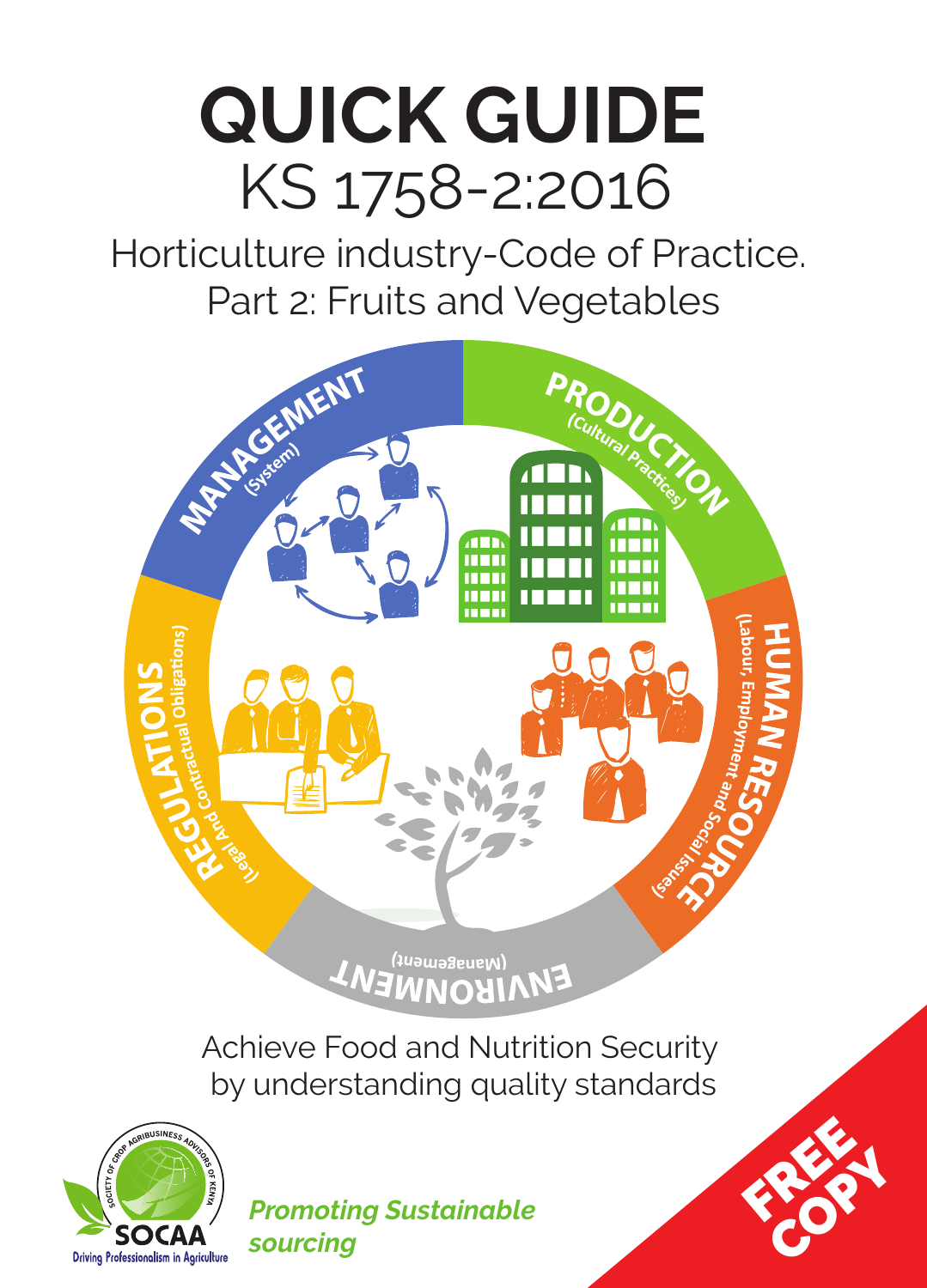# **Acknowledgement**

SOCAA in collaboration with SNV (Netherlands Development Organization), IFPRI (International Food Policy Research Institute) and other Civil Society Organizations (CUTS and SACDEP) is working to address the challenges associated with food safety & food loss at county and national level under the Voice for Change Partnership (V4CP).

The KEBS Horticulture Technical Committee that was involved in the formulation of the KS 1758-2:2016 is hereby acknowledged and recognized for the efforts put in place to ensure the domestic market and local consumers are exposed to safe food and safe production habits.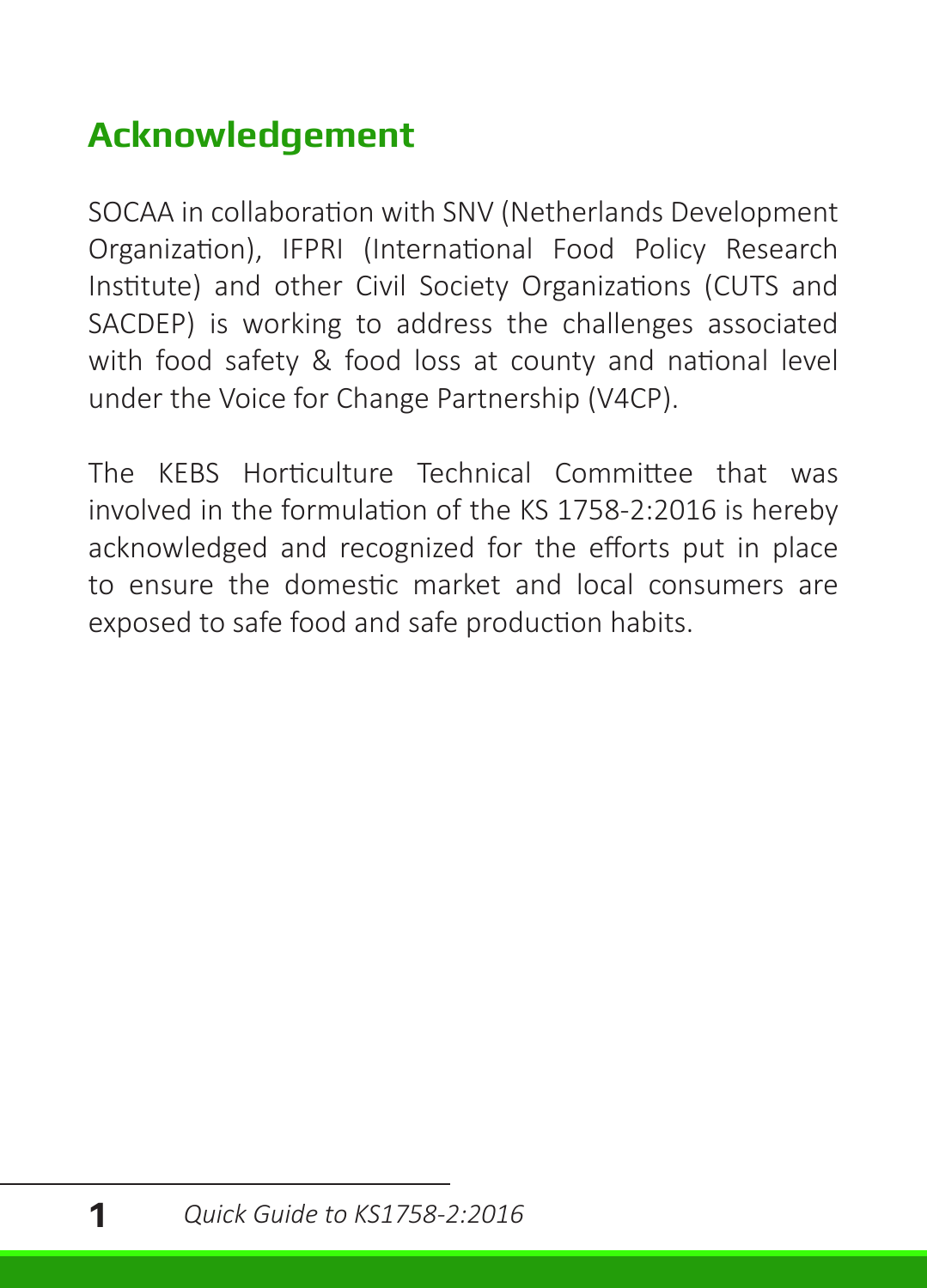# **Introduction**

This Quick Guide is compiled by The Society of Crop, Agribusiness Adviser of Kenya (SOCAA), a membershipbased society with extensive knowledge and experience in the entire horticulture (Fruits and vegetables) value/supply chain.

This Quick Guide is not and should not be used as a replacement of the KS 1758-2:2016 but as general information tool to understand the Standard as Published. Users of this Guide are encouraged to have a copy of the KS 1758-2:2016 when using this Quick Guide.

Under the Food and Nutrition Security (FNS) component we seek to achieve improved food safety for horticultural fresh produce through enhanced collaboration between stakeholders with a focus of ensuring good agricultural practices and effective traceability systems.

SOCAA works with other partners to address the challenges associated with food safety & food loss at county and national level through multi-stakeholder forums and platforms that engage public and private sector with consumer organizations with a view to influencing inclusive policies, increased budgetary allocation and enhanced service delivery.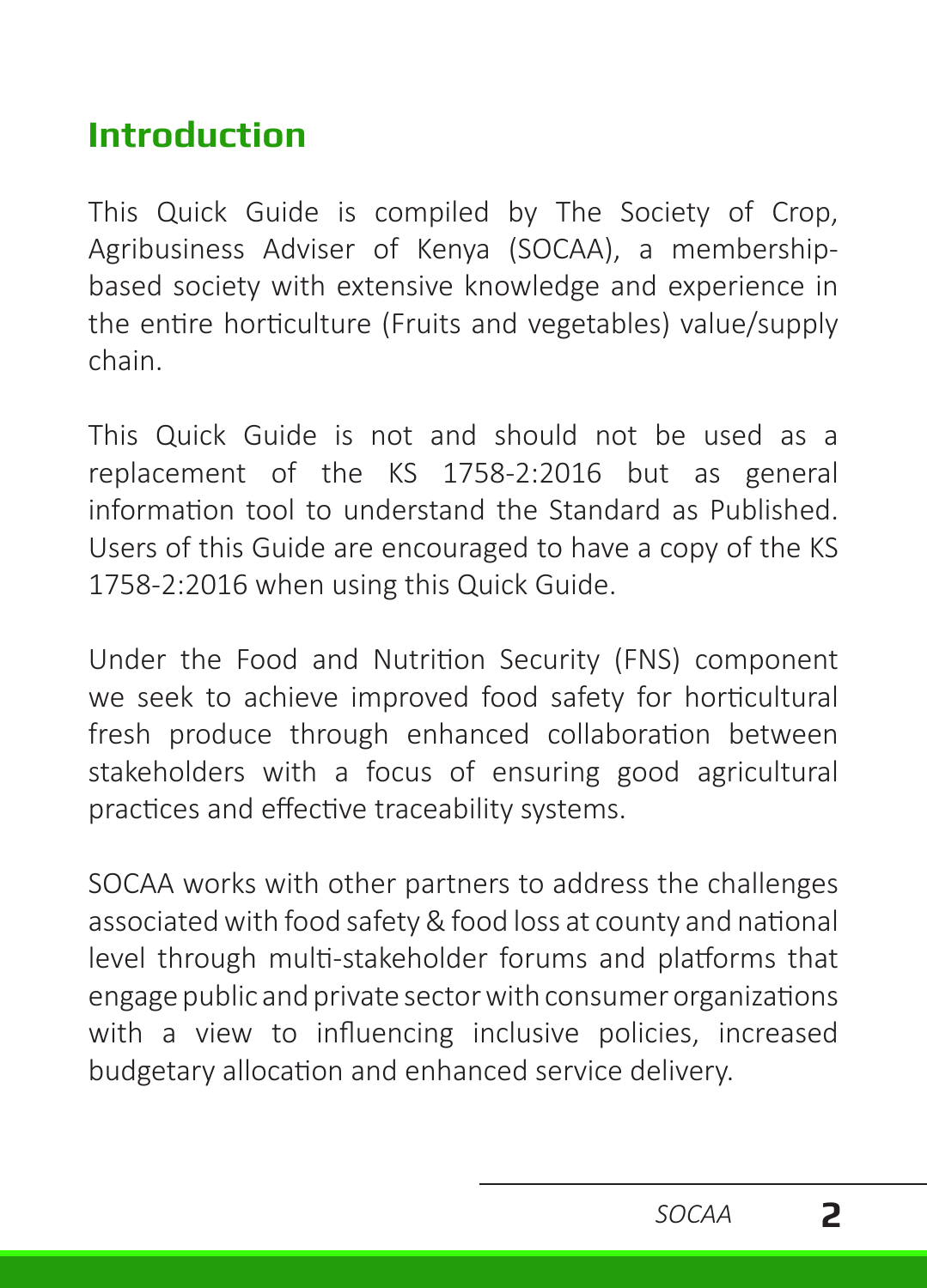# **Quick guide to KS1758 Table of Content**

What is KS1758; Introduction

Who does it apply to? Scope

Why use the standard?

How does it work?

Management system

Cultural practice

Labor, employment and social issues

Environmental management

Legal and contractual obligations

What do I need to do?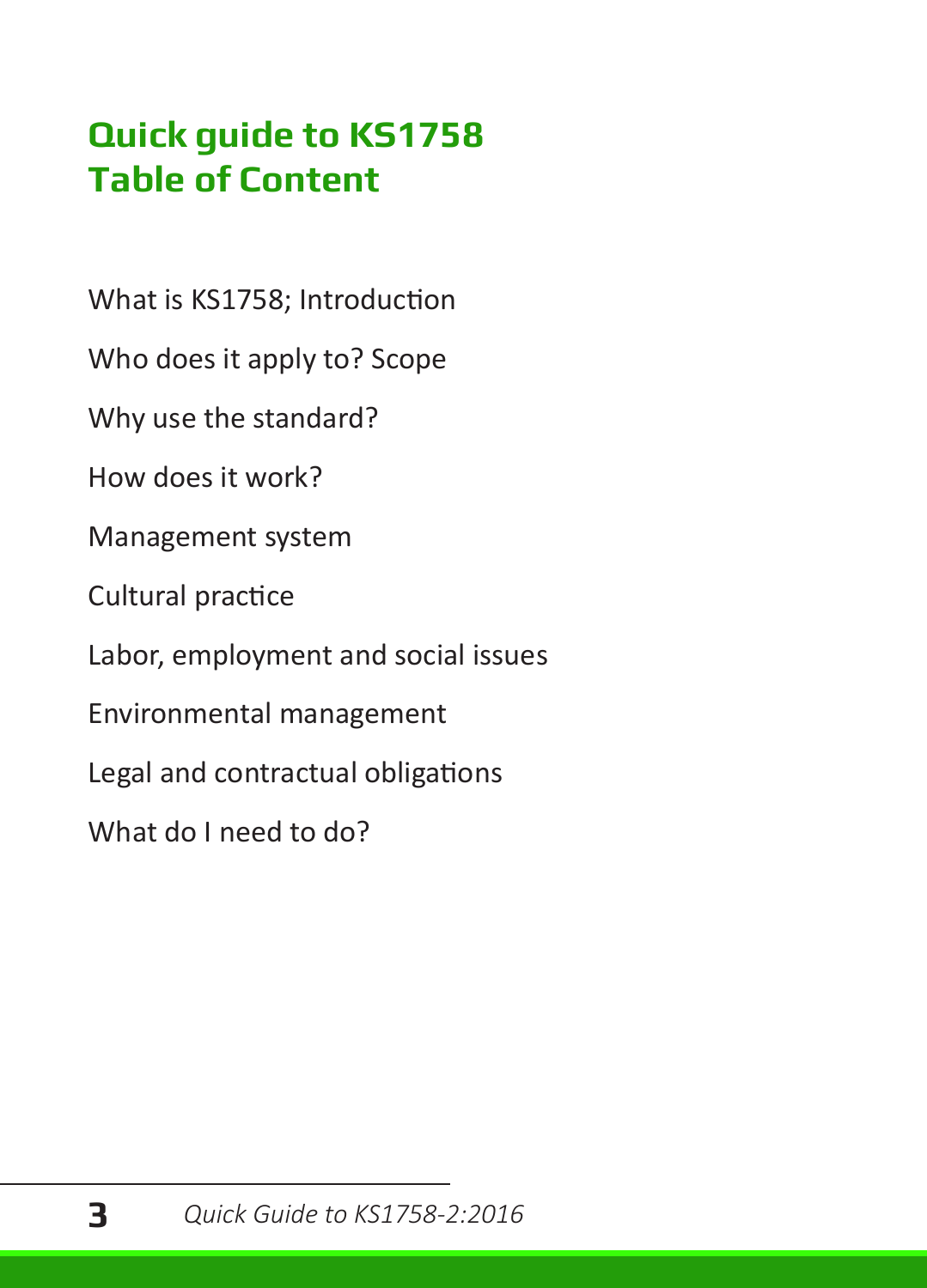

# **What is KS1758?**

- a) It is Government standard, under Kenya Bureau of Standards (KEBS)
- b) It covers issues of food safety, environmental sustainability, and social accountability
- c) All industry value chain players –will be expected to follow laid down procedures to ensure that horticultural produce is produced and handled in a responsible way at every point.
- d) Compliance is key and is about what we must do.
- e) Harmonizes with existing International Codes on good agricultural practices and guidelines.
- f) Enhances farm assurance systems, compliance to the relevant Laws of Kenya and strict adherence to safe use of chemicals.

# **Who does it apply to?**

It applies to all players in the industry including but not limited to growers, propagators, breeders, consolidators, traders, shippers and cargo handlers.

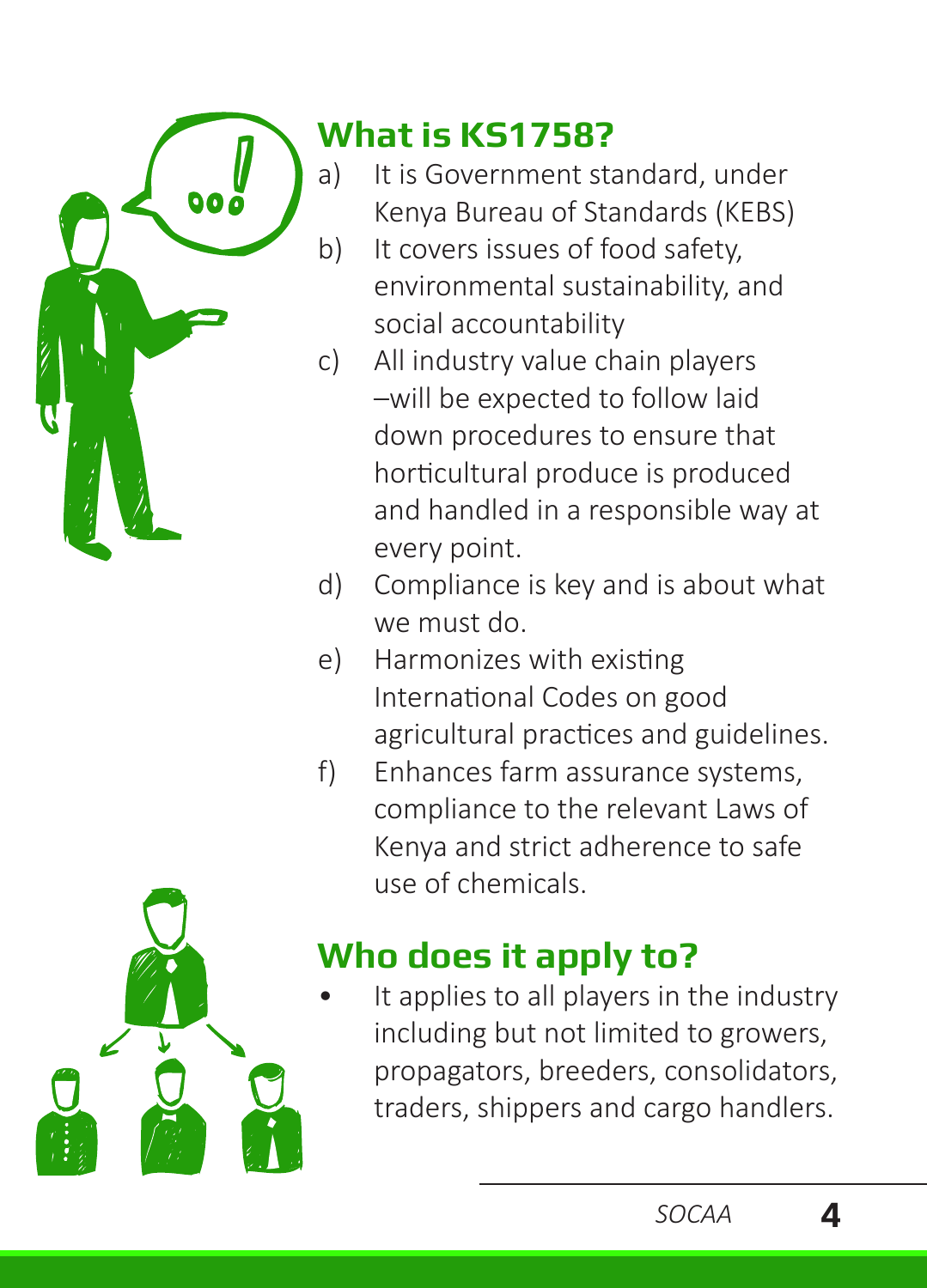

# **Why use the standard?**

In order to maximize quality and profits in horticulture

# **How does it work? MANAGEMENT SYSTEM**

- The framework of policies, processes and procedures used by an organization to ensure that it can fulfill all the tasks required to achieve its objectives.
- Gives the operator requirements of a management system implementing the standard.

# **Managerial Responsibility requires;**

• Decision making defined within the organizational structure- given qualified and experienced people.

# **Operator to have socio-environmental policy**

- With objectives and goals.
- Action Plan to achieve its goals and objectives in these areas.
- Review them annually evidence of such review
- commitment to implementation and maintenance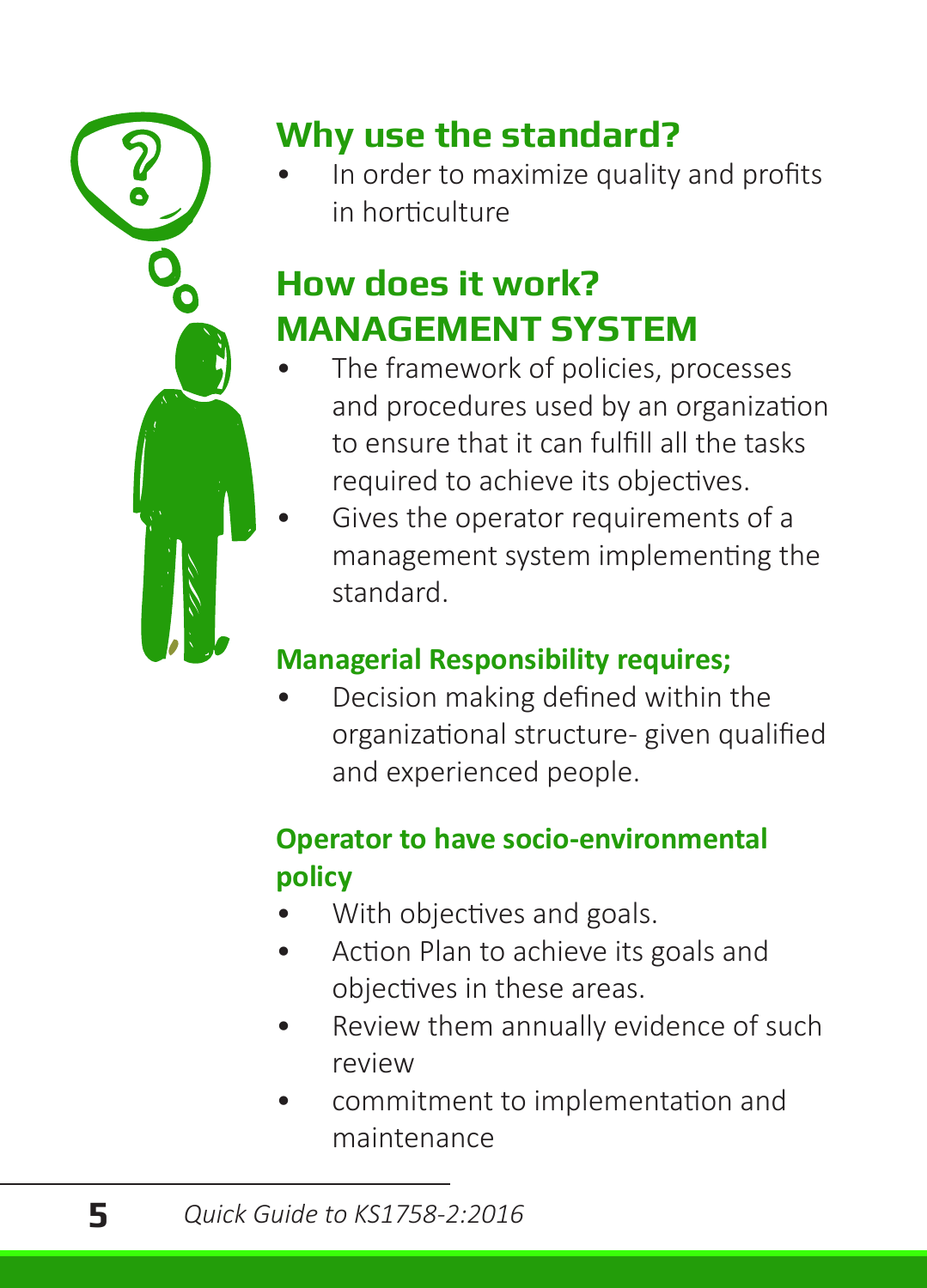

# **Internal Audits:**

The operator shall require

- Documented procedure for internal auditing to be implemented
	- Corrective actions on non-compliances taken appropriately and Followed up by a management
	- A documented procedure for identification and handling of environmental risk is in place and implemented
- Annual inspections, internal audits or self-evaluations,
- Audit or self-evaluation reports.
- Keep relevant records.

Complaint Handling Procedures

- The management to show commitment to adequately address complaints that may arise with regard to the activities of the firm/farm.
- Documented Complaints policy and procedure and reviewed
- Steps taken to address arising complaints and all the recommended corrective actions to be stated and acted upon.
- The evaluation system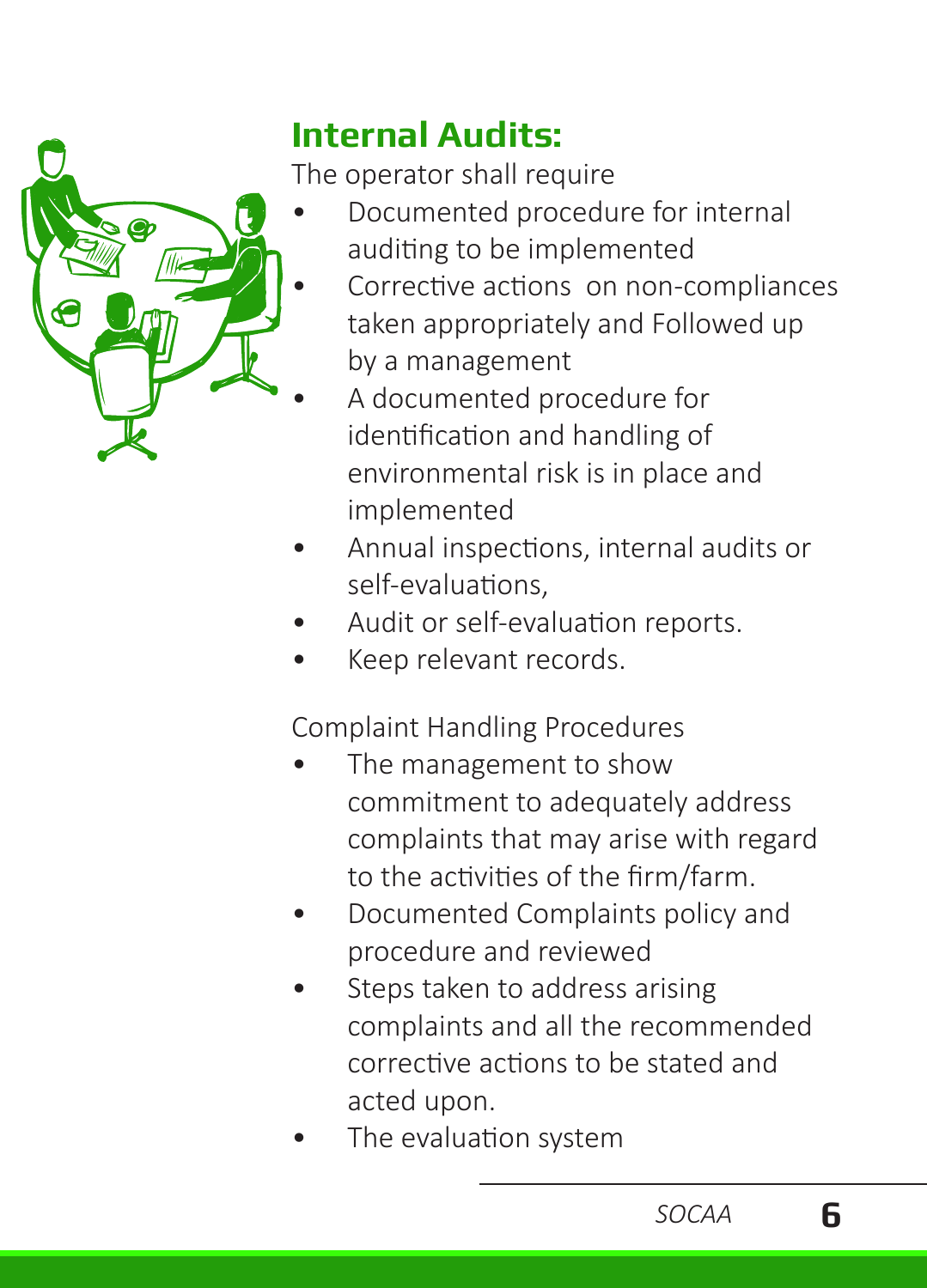### **Traceability:**

The operator has a traceability system that addresses

- Raw material procurement
- Product process and conditions
- Byproducts generated
- Waste treatment
- Risk assessments
- Human resources
- Equipment employed
- Applicable standards and regulations
- Receipt to dispatch marks are not altered, adulterated or obliterated
- precise process flow

### **Record Keeping and Documentation:**

Operator to have

- A record keeping system
- legible, readily identifiable and retrievable Records

Record Keeping and Documentation

- Records maintained for a period at least two years.
- Trained record keepers adequately supervised
- Records clearly written, dated and signed by a responsible person.

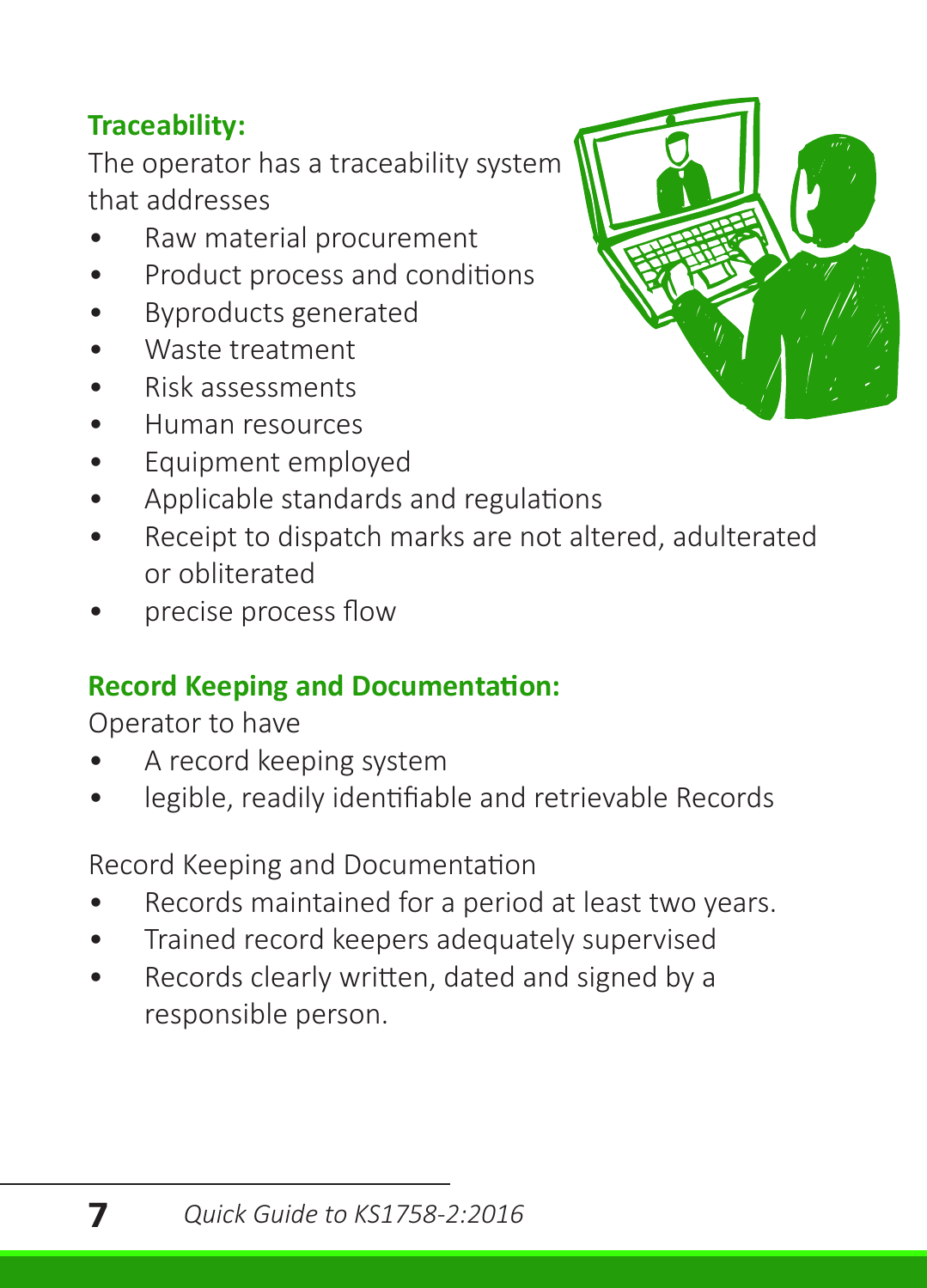# **CULTURAL PRACTICES Choice of Variety or Rootstock**

- Procurement of registered/ certified varieties, seed stocks, rootstocks, plugs or liners is sourced from recognized for the purposes of traceability.
- Plant passport or seed import permit.



- own farm materials observe GAP
- Breeders' rights observed as per the International Union of the Protection of new Varieties of plants (UPOV) requirements.
- Propagation/planting materials to be traceable to the registered suppliers/ operators/propagators.

#### **Seed Treatments, Nursery Stock:**

- Seed treatments be done by registered seed companies
- Operators producing their own seeds to show proof of seed certification process
- Any supply of vegetative or plant material or nursery stock must be duly documented and the terms and conditions of its corresponding commercial contract meeting the required minimum health and quality standards be provided.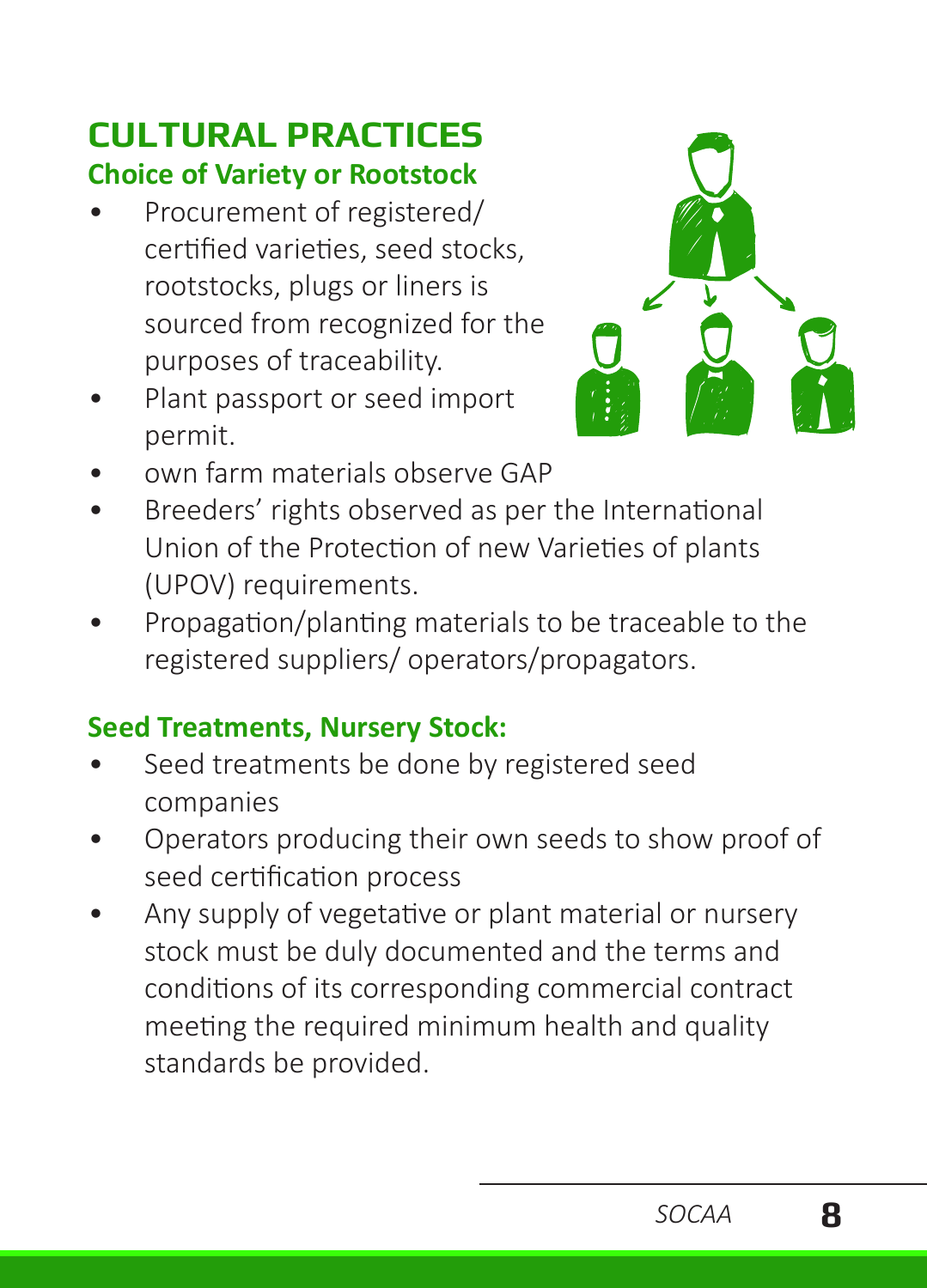### **Genetically Modified Organisms (GMOs):**

• Where GMOs are used, their use shall strictly be in compliance with both the local regulations and that of the ex/importing country

### **Site Selection:**

- Production are not restricted by authorities.
- Farm plans and activities drawn and done in accordance with Environmental Impact Assessments (EIA).
- Crop production areas indicated in relation to staff housing, toilets, drinking water points, waste disposal sites, waste water treatment points, utility stores and social facilities.
- The records and justifications showing the suitability of the site for horticultural activity are available.
- EIA or Risk assessment must take into account potential contaminants, soil type, erosion, quality of ground water, availability of sustainable water source, land use history e.t.c
- Selection of land site not close to an area contaminated with industrial, domestic, faecal or organic wastes.
- Untreated sewage water not used for irrigation purposes.
- A recording system established for each field, orchard or green house such that each is uniquely identified with a code/number.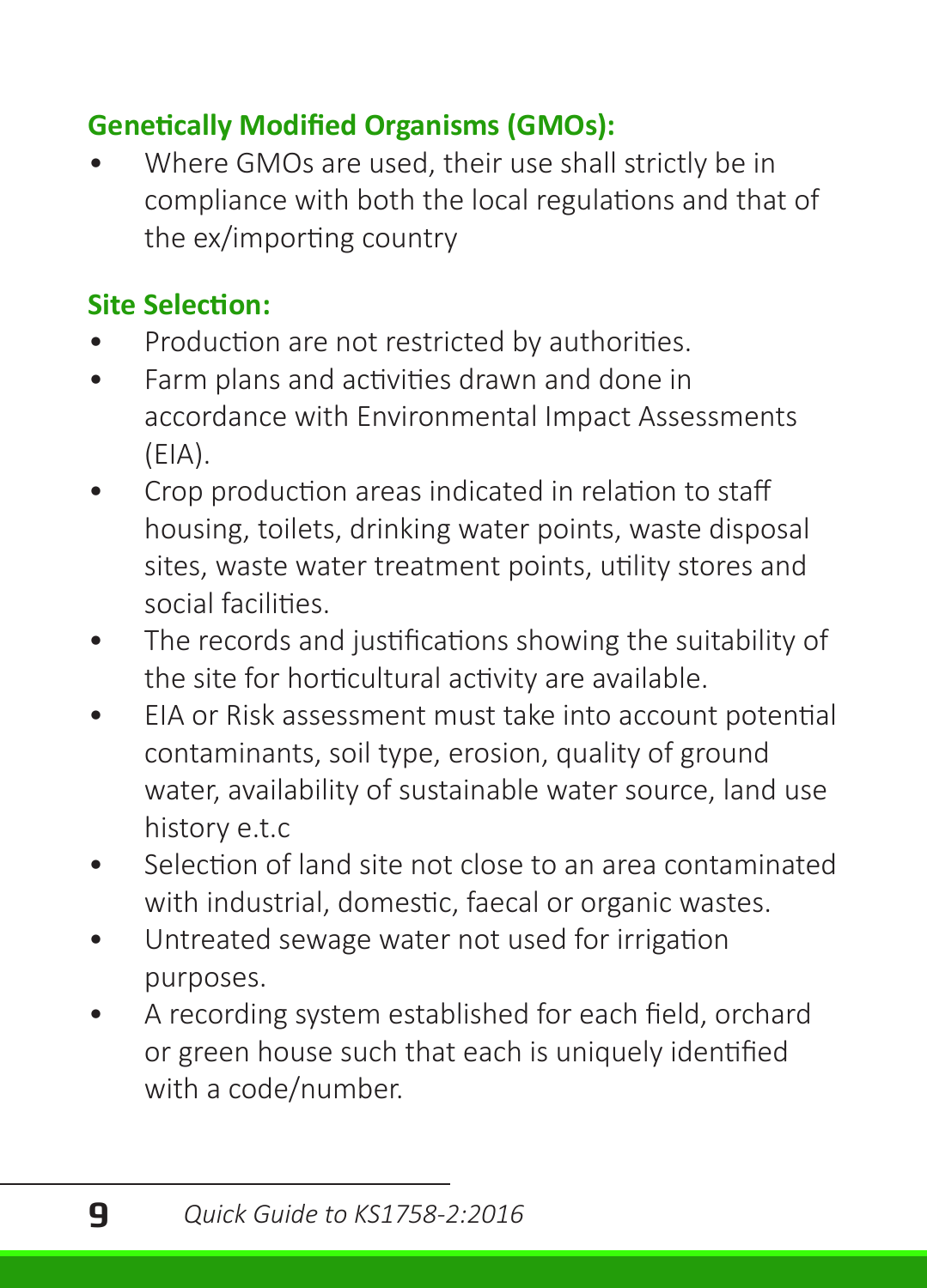#### **Plant nutrition and fertilizer use:**

- A fertilizer plan on quantity and type of fertilizer used shall be developed.
- Records of application shall be kept with the timing and frequency.
- Application machinery shall be well maintained.
- Fertilizers shall be stored while covered, protected from weather elements and separate from any other chemicals.

### **Crop protection:**

- Monitor pests and diseases in the facility.
- Control pests and diseases through sanitation, scouting and hygiene protocols.
- Procurement of pesticides shall be those registered under the Pest Control Act by PCPB and from licensed distributors.
- Pesticides shall not be transported together with food. animal feeds or any consumer goods.
- Pesticides shall be stores in suitable stores that are well ventilated, locked and away from foodstuffs.
- Application records should be kept with a spray supervisor's logbook with records of PPEs and dates of issue.
- Written procedures for safe disposal of dilute pesticides and empty containers shall be developed and followed.
- Records on periodical Residue Analysis shall be kept.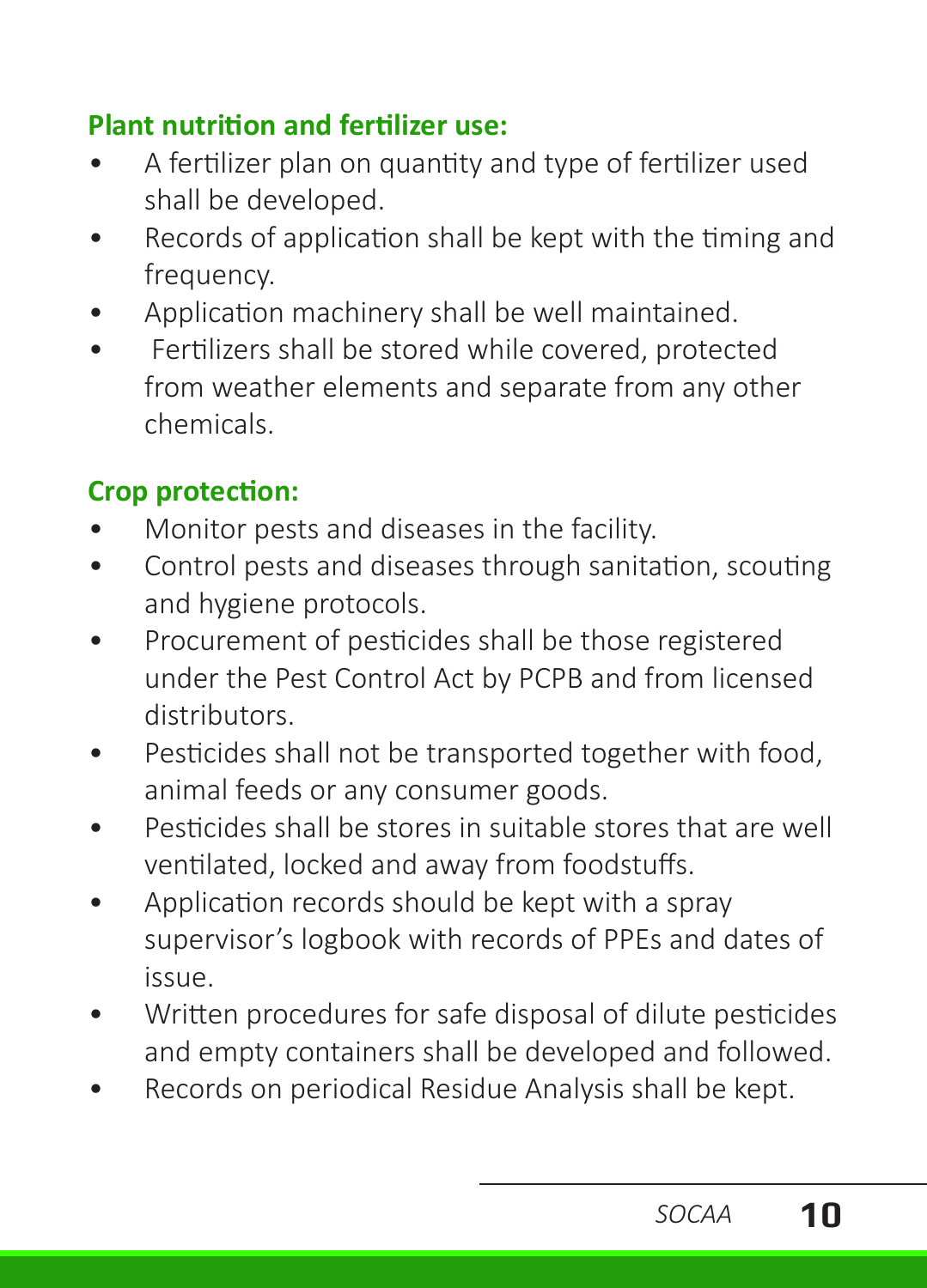#### **Harvesting and post-harvest handling:**

- Ensure product integrity throughout the handling phases including storage, transportation, packaging and loading.
- Maintain harvesting and post-harvest handling hygiene.
- Pack houses shall comply with all relevant national laws relating to working conditions.
- Risk assessment audit shall be done in areas where food safety hazards may occur.

### **Worker health, safety and welfare**

- Promote safe and hygienic culture that establishes controls to minimize risks identified.
- Workers representatives and Management shall establish and implement a policy for Occupational Safety, Health and Working Environment that conforms to National legislations.
- Operator shall provide safety and hygiene information to use on common areas an also the food provided to workers meets public and hygiene regulations.

# **LABOUR, EMPLOYMENT AND SOCIAL ISSUES**

#### **Wages:**

All employees are paid at the agreed time and in full or by some mutually acceptable monetary means.

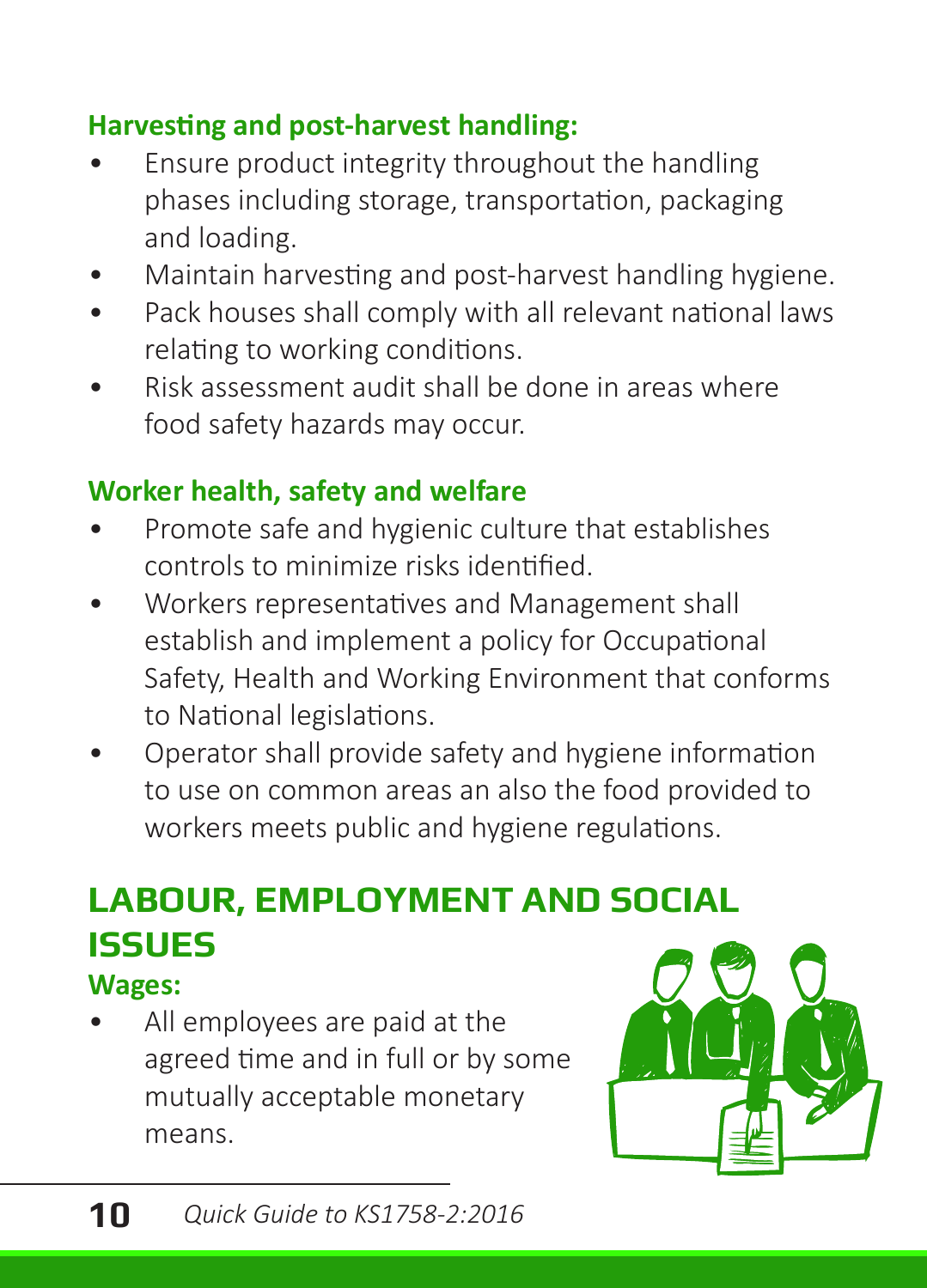- No deductions of any sort other than the statutory requirements made from employee's wages without mutual agreement.
- Pay overtime
- Agreed and legally stipulated mid-day and work breaks shall be observed
- Employers make the necessary deductions and remit monthly contributions in accordance with NSSF Act, Cap. 258
- Workers selected for a particular job and paid in accordance with their ability to carry out specific tasks.
- All workers receive equal pay for equal work.
- Employer may provide reasonable housing accommodation with adequate clean water, washing and toilet facilities for each of his employees within easy access; or the employer may pay to the employee such sufficient sum as housing allowance in addition to wages or salary.
- Employers to provide transport or transport allowance when employees work outside normal working hours or when public transport is not available
- Transportation (public roads, on-farm, to and from

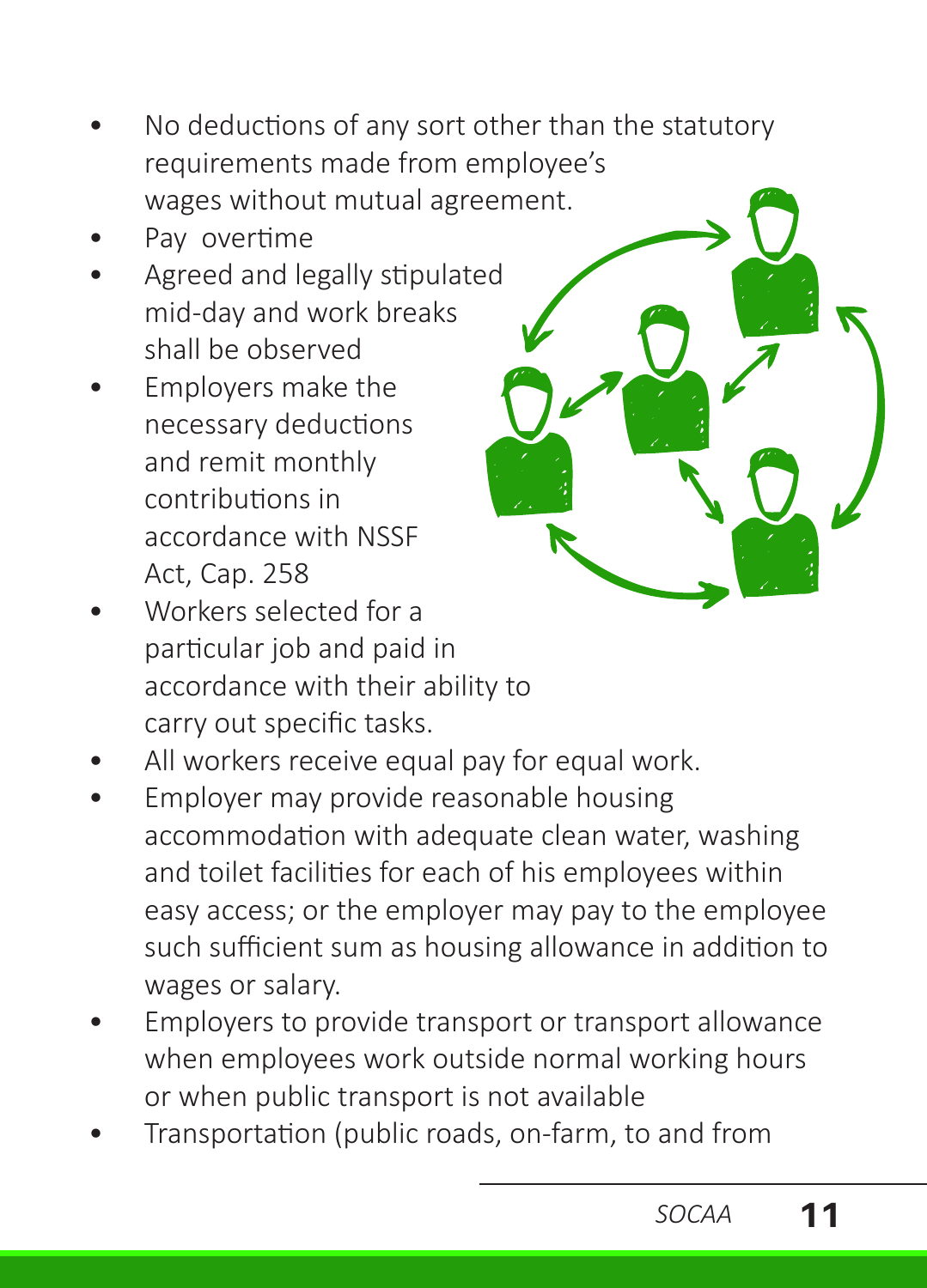fields) as provided by the producer to the workers shall be safe and comply with national safety regulations

### **Staff Recruitment and Promotions:**

- Staff shall be recruited and promoted based on their ability to perform work to be done
- Female staff, interns shall not be employed in areas identified as hazardous in the farm risk assessment
- Expectant female staff not be dismissed, discriminated against or
- Expected to undertake work that may harm the mother or the born child.

#### **Induction and Training;**

• All farm personnel shall receive basic and relevant induction, training and orientation

#### **Work Contracts:**

- All employees, including those sub-contracted, shall be given a written, legally binding employment contract signed by both parties detailing their obligations, rights and entitlements.
- Employees shall be given their individual job descriptions, terms and conditions. Subsequent changes in terms and conditions negotiated and communicated to employees.

#### **Work Hours and Leave Days**

In every period of seven (7) days a period of rest comprising at least one rest day (paid) must be provided.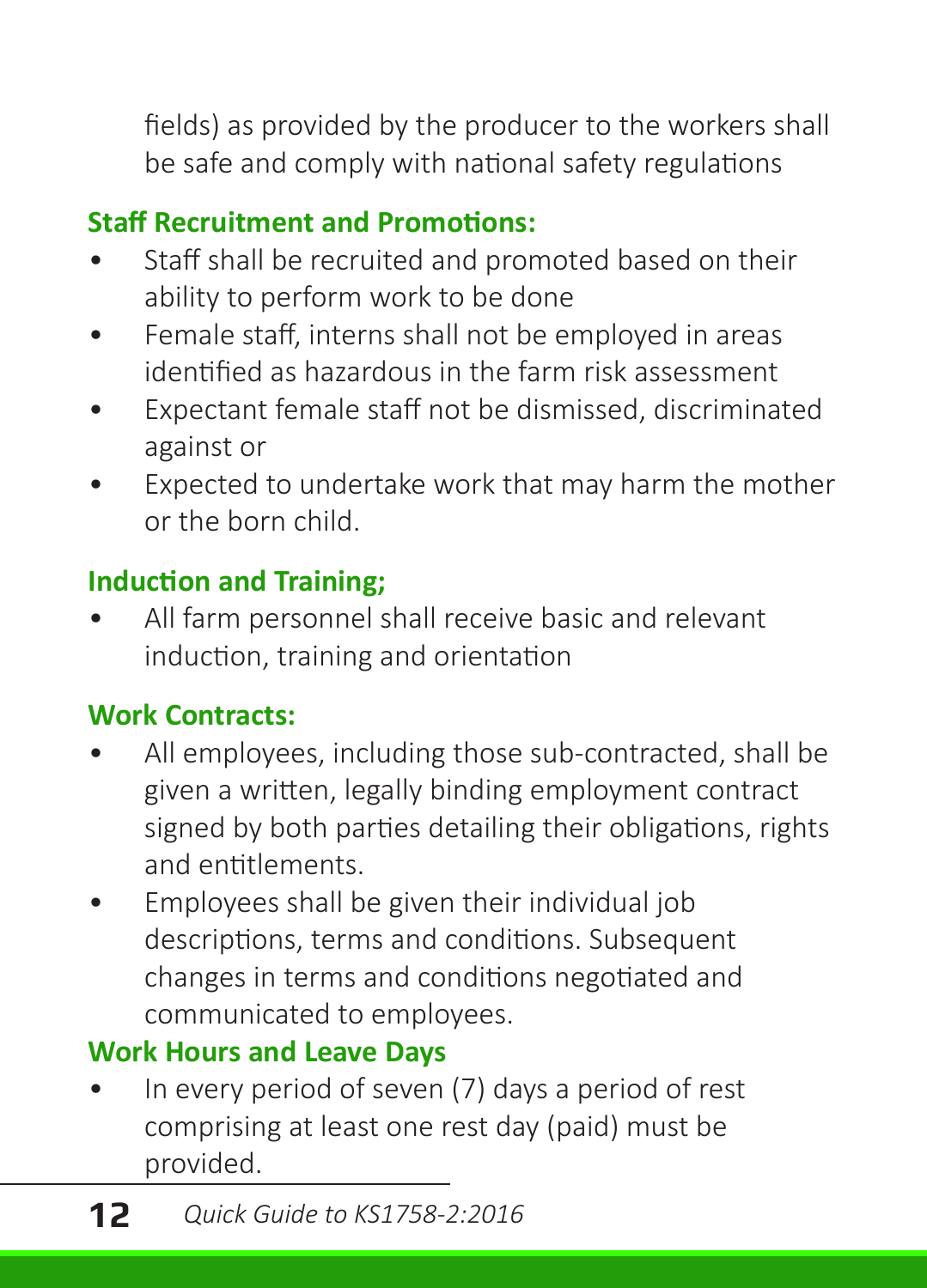- All permanent and contract staff shall be entitled to minimum 21 leave days
- All seasonal workers/sub-contractors must be entitled to leave on a pro-rata basis.
- Employee shall be entitled to sick leave which shall be granted on production of a certified letter of incapacity signed by a recognized medical practitioner.
- All permanent and contract staff shall be entitled to minimum 21 leave days
- All seasonal workers/sub-contractors must be entitled to leave on a pro-rata basis.
- Employee shall be entitled to sick leave which shall be granted on production of a certified letter of incapacity signed by a recognized medical practitioner.

### **Termination:**

- Each employer to have legally validated internal regulations of working and labor conditions, if not provided for by national law, which should include, among others, proper regulation of warnings and procedure for dismissals.
- Gross misconduct as set out in the Employment Act, shall be grounds for summary dismissal.
- The termination of work contract shall be formalized in accordance with the law.

#### **Workman's Compensation:**

• Any member of the workforce who is injured in the course of his work is entitled to compensation in accordance with the Workman's Compensation Act.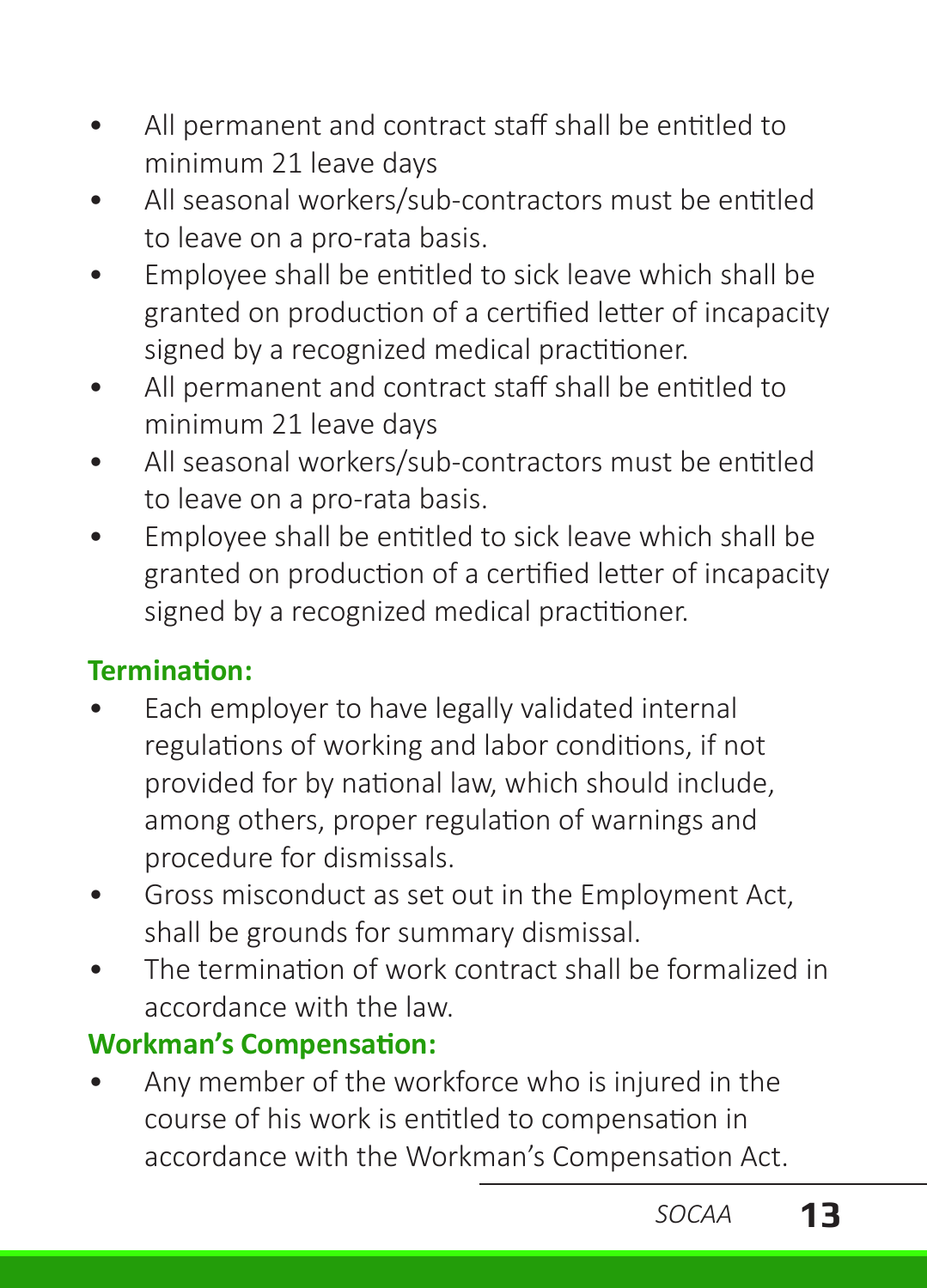• Compensation claimed is disallowed if it is proved that the injury was attributable to the serious and willful misconduct of the employee.

#### **Freedom of Association and Participation**

- Workers right with regard to the national law to establish and to join labor unions of their own choice, without prior permission.
- Workers representatives shall not be subjected to discrimination and will have access to all workplaces necessary to carry out their representation functions.



- Farm management shall provide assistance to facilitate workers committees /union.
- Workers committee/union to participate in collective bargaining.
- Where a union has been formed it shall be registered and collective bargaining is carried out in accordance with the prevailing labor laws.

#### **Grievance and Disciplinary Procedures**

- All workers have the right to be heard on matters relating to contractual terms, dismissals and general welfare.
- Clear written farm rules, grievance and disciplinary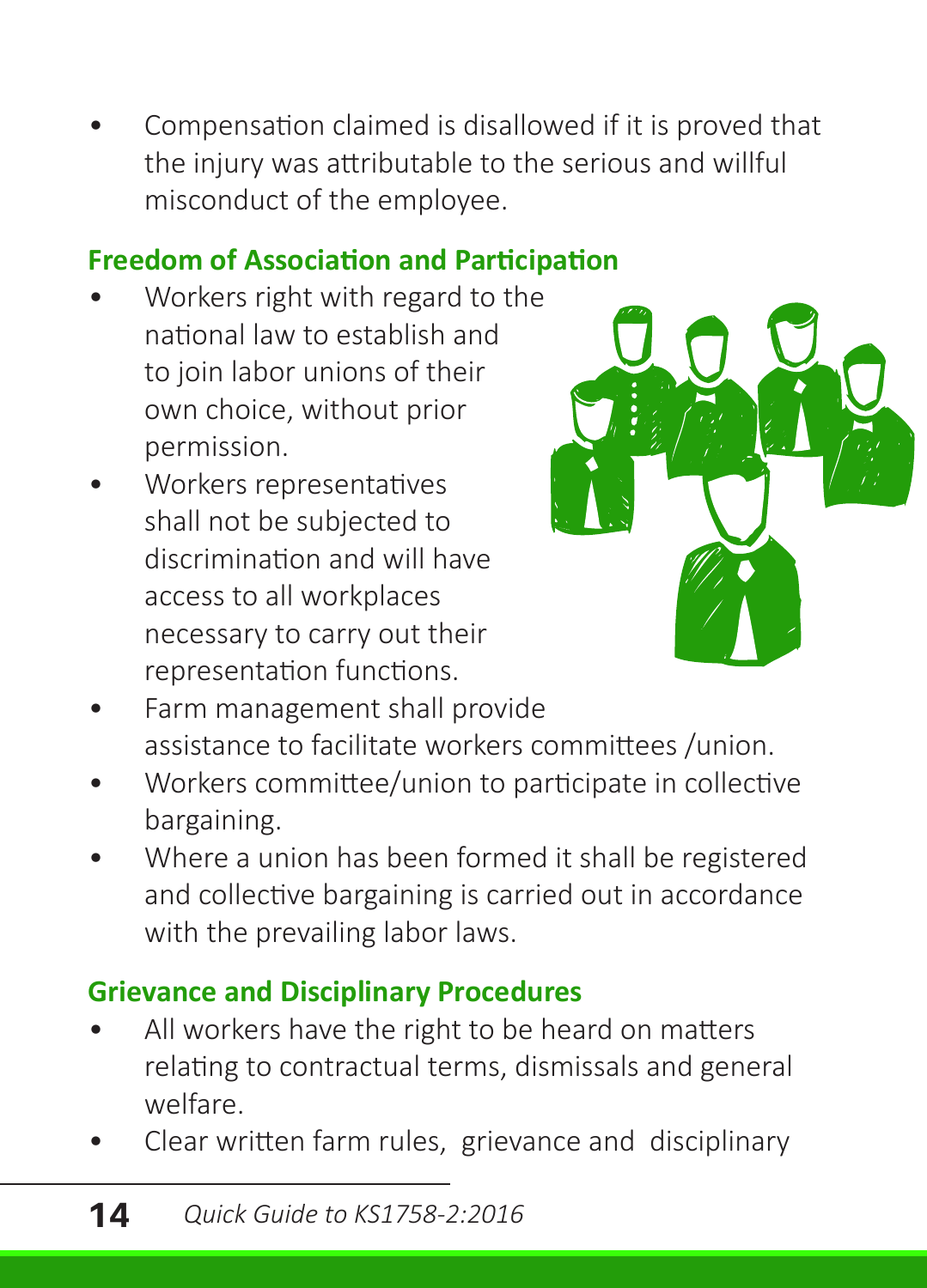procedures developed, implemented, communicated and explained to the workers and be accepted by all parties involved.

• Operators shall have in place formal procedure for solving complaints/disputes in the workplace within a specified time frame.

# **Forced Labor, Discrimination and child labor**

#### **Forced Labor**

- Operators shall not make use of forced labor nor coerce anyone to work against his/her will.
- Workers will not be required to lodge or deposits their original IDs with employer.
- Workers shall decide to join and leave the company on personal and voluntary basis.



#### **Discrimination / Harassment:**

- No engagement in or support of discrimination, intimidation or coercion in any form based on ethnicity, religion, gender, union membership or political affiliation.
- Physical harassment, disciplinary practices and/ or psychological oppression not be tolerated and measures to be in place to prevent such practices.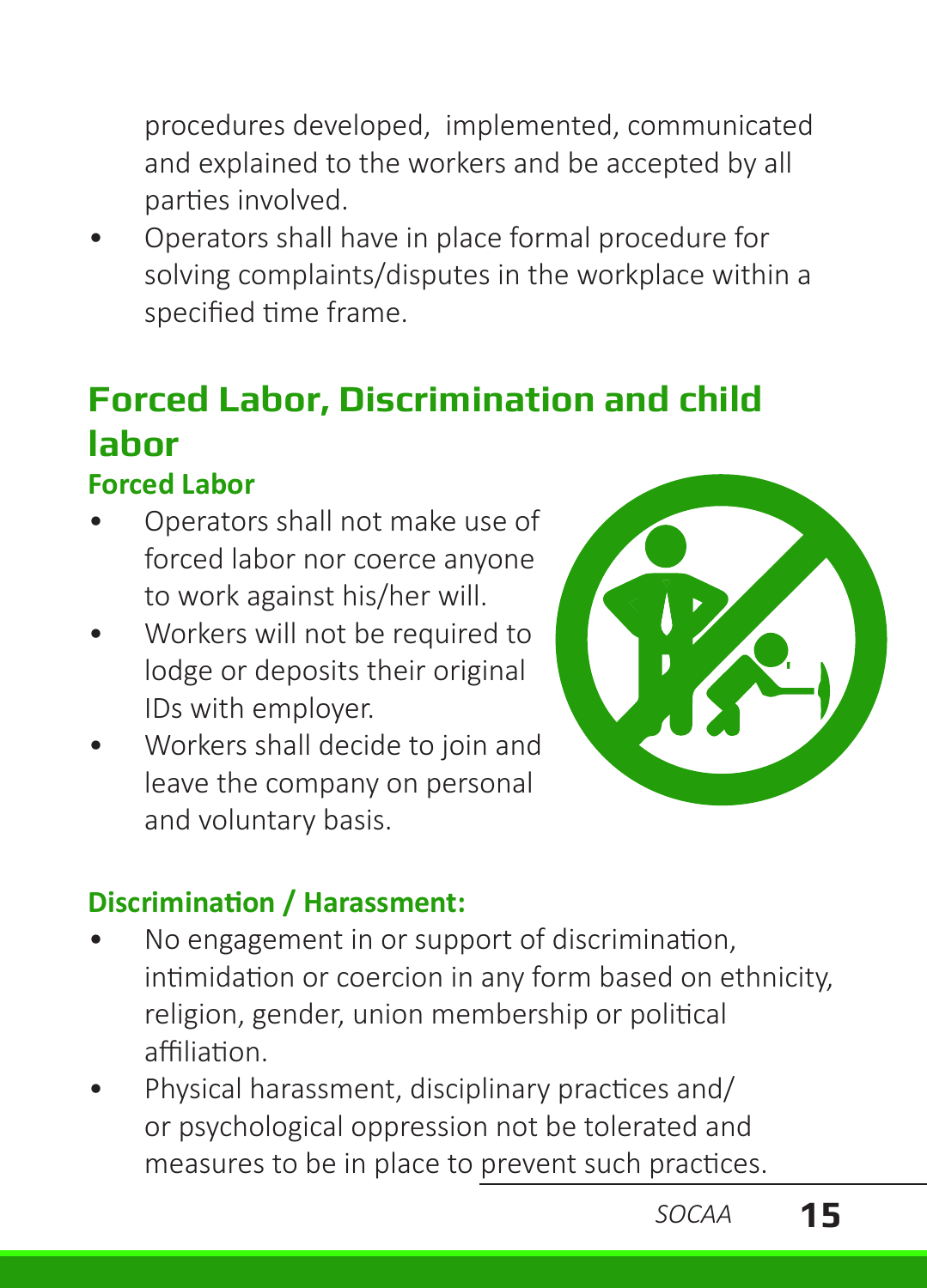Employees also have access to training on equal terms.

### **Child Labor/Minors**

• No children or minors shall be (persons under 18 years) employed for any duty or task whether gainfully or otherwise

#### **Out-Growers/ Out Grower Associations:**

- Operators shall formulate and implement a fair purchasing policy with their out growers.
- There shall be written, legally binding agreements between the operators and all out-growers covering product, volumes, frequencies of collection, pricing, grades and obligations.
- Responsibility for providing full technical advice where such need is perceived to out-growers prior to starting crop production.
- All out-growers paid in cash or by a mutually agreed monetary arrangement and supported with proper and adequate documentation.
- The operator shall be responsible for its subcontracted operations and activities and shall ensure occupational safety and health procedures are observed by their subcontractors.
- The buyer must be able to justify the pricing policy regarding the out-growers.

#### **Visitors and Sub-Contractors:**

All visits by non-company personnel may be recorded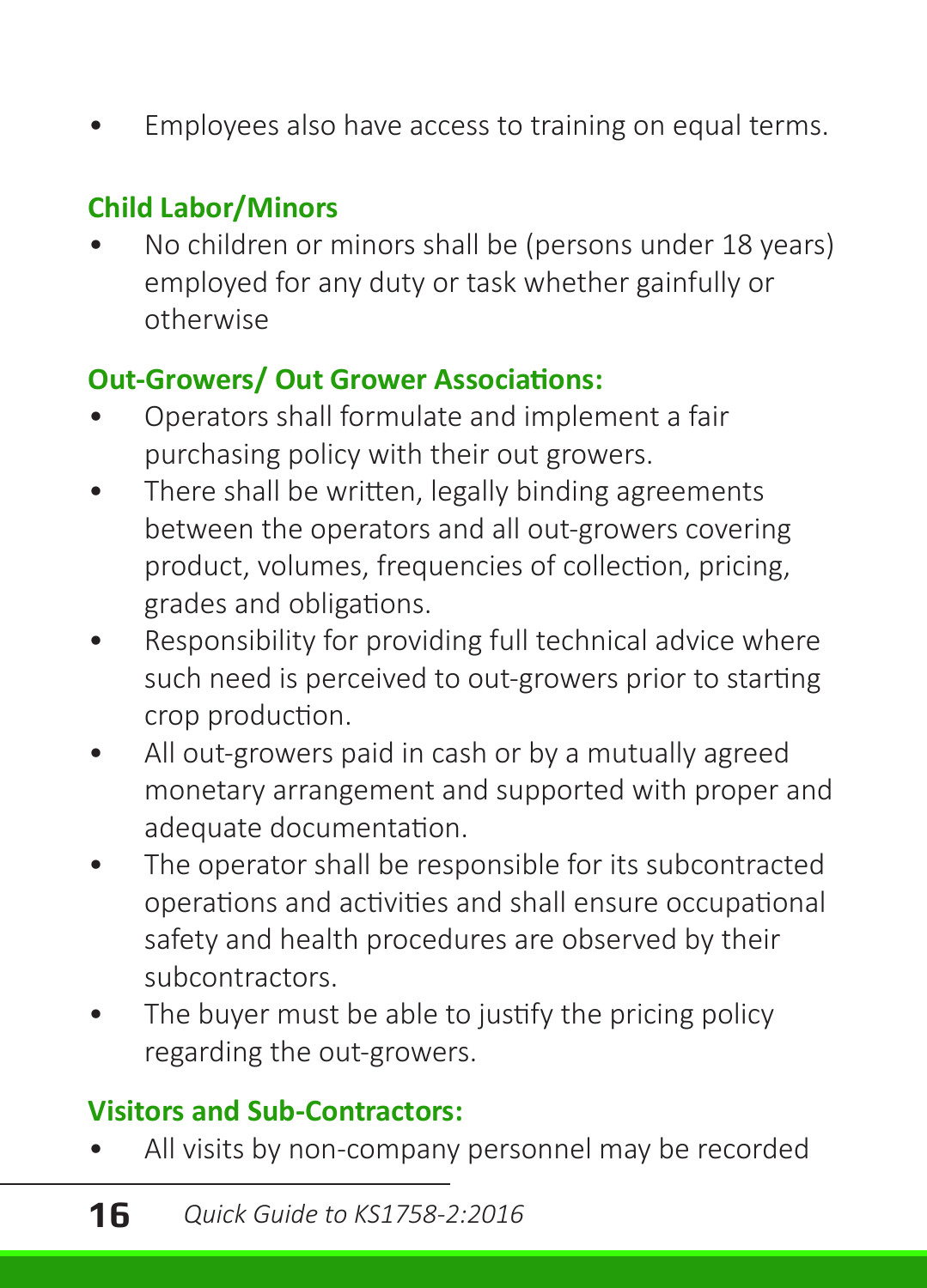in a visitor's book or similar register.

- Visitors accompanied at all times by a company representative.
- Visitors provided with suitable protective clothing or equipment when entering areas where they might be exposed to hazardous or injurious conditions.

# **ENVIRONMENTAL MANAGEMENT**

#### **Farming and environment are inseparably linked.**

The operator shall develop an environmental management plan to address both positive and negative impacts of the operations in accordance with the EMCA Act.



#### **Environmental Impact Assessment**

- EIA and licensing to determine the impact of the farming activity on the environment
- Operators to safeguard soil, water and air and ensure general conservation of the environment.

#### **Packaging Resource Minimization**

- Provide a description of all materials used for product packaging and shipping in the Agricultural Production Plan.
- Provide auditable records of materials used in product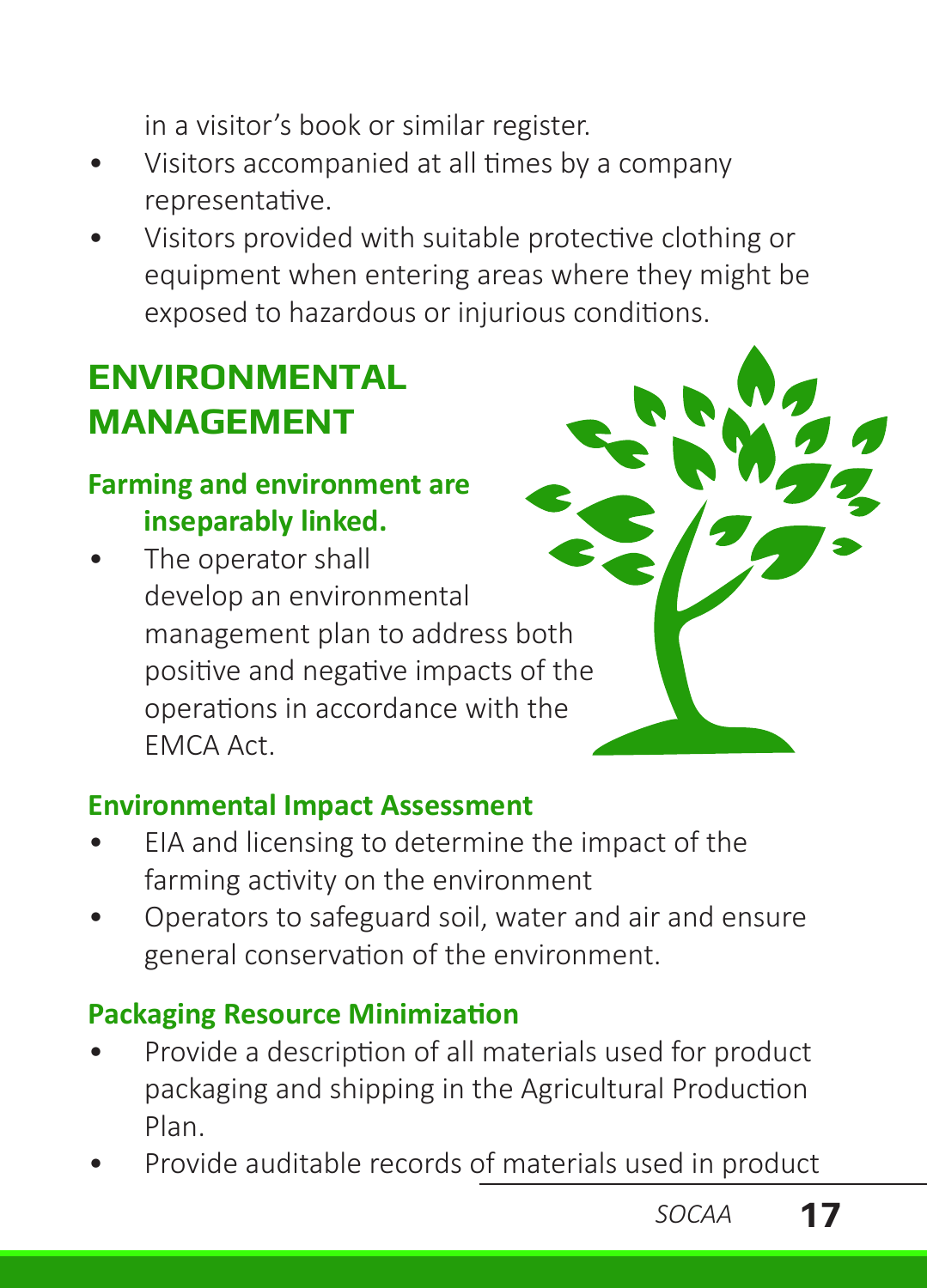packaging and shipping, including the type and quantities of materials used.

### **Energy Resource Use and Management**

- Operator shall have written policy, practice and procedures for improving and optimizing energy use through efficient fuel use and use of renewable energy sources.
- Provide summary of energy and fuel use
- Document on site power or fuel generation and conservation measures and methods being employed.
- Monitoring of energy use and fuel used in agricultural production processes, storage operations and administrative support services.
- Farm equipment selected and maintained for optimum energy consumption

### **Integrated Waste and Pollution Management, Recycling And Re-Use:**

- Document and implement waste and pollution management plan that minimize waste, reduce pollution and recycle waste through improved methods of waste management.
- The plan shall have written procedures for the safe, hygienic disposal of rejected produce and rubbish is implemented and confirmed by visible actions and measures.
- Organic waste materials from crops treated with pesticides not to be fed to animals.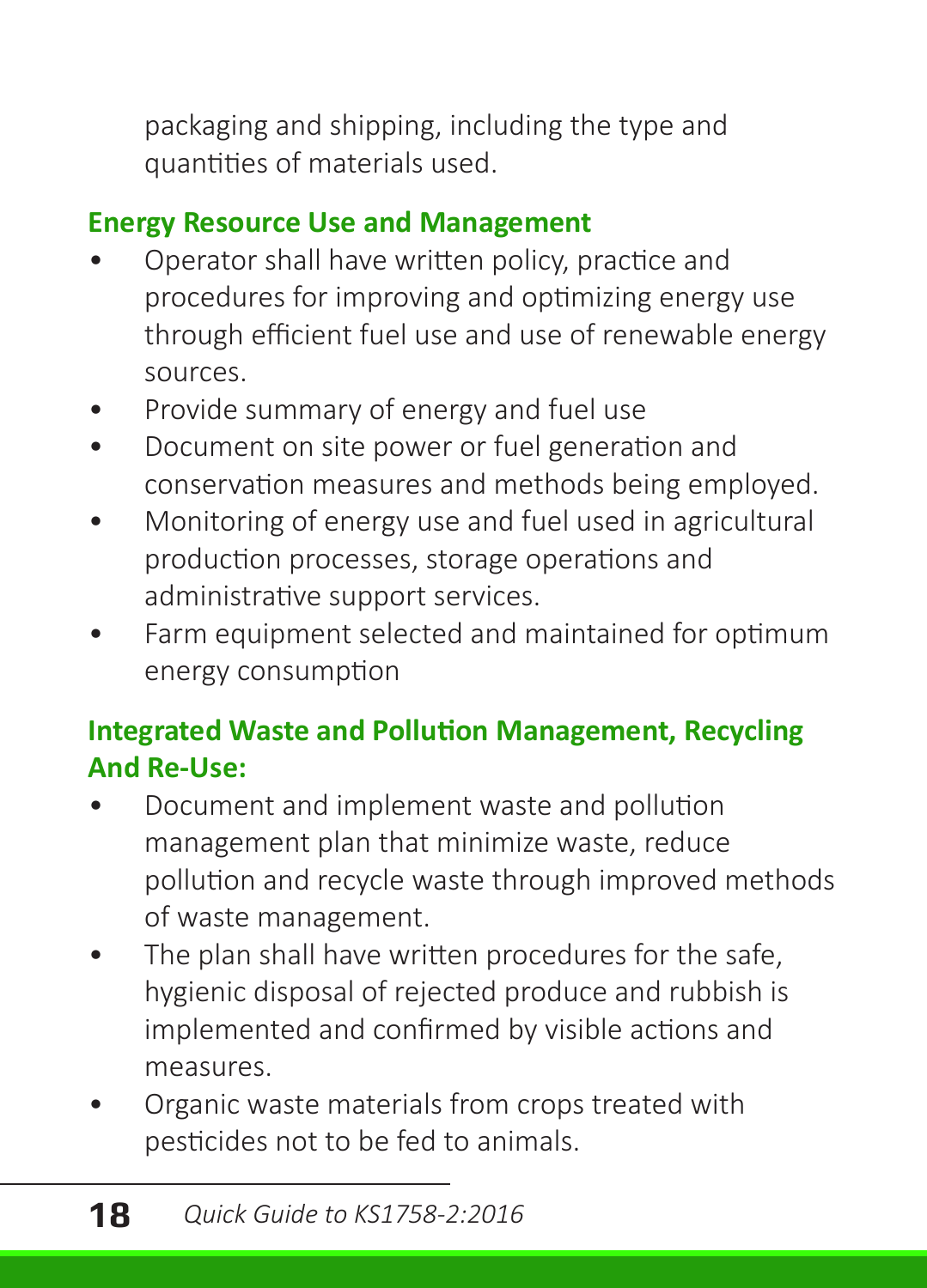- Documented identification of all waste generated and pollution source
- Burning of wastes is prohibited except if an approved a controlled manner.
- Disposal of hazardous waste material to be carried out by a licensed/ authorized competent facility and in an approved method/incinerator.
- Carry out reforestation activities with native species on margin of natural water sources/or in protective forest reserve area defined by NEMA.
- Operator shall put in place waste water disposal and treatment systems such as soak pit, wetlands as environmentally appropriate to reduce risk to the environment.
- Waste water from the firm activities shall be treated separately and rinsing from farm activities and equipment shall be contained away for domestic water.

#### **Bio-Diversity and Ecological Conversation**

- Documented conservation policy which comply with national and international biodiversity conservation legislation.
- Those concerned with wildlife conservation to acknowledge and respect designated environmental sites.
- Natural game corridors maintained to allow wild animals access to water and to other land areas.
- Train workers in the implementation of the Agricultural Production Plan's stated ecological procedures and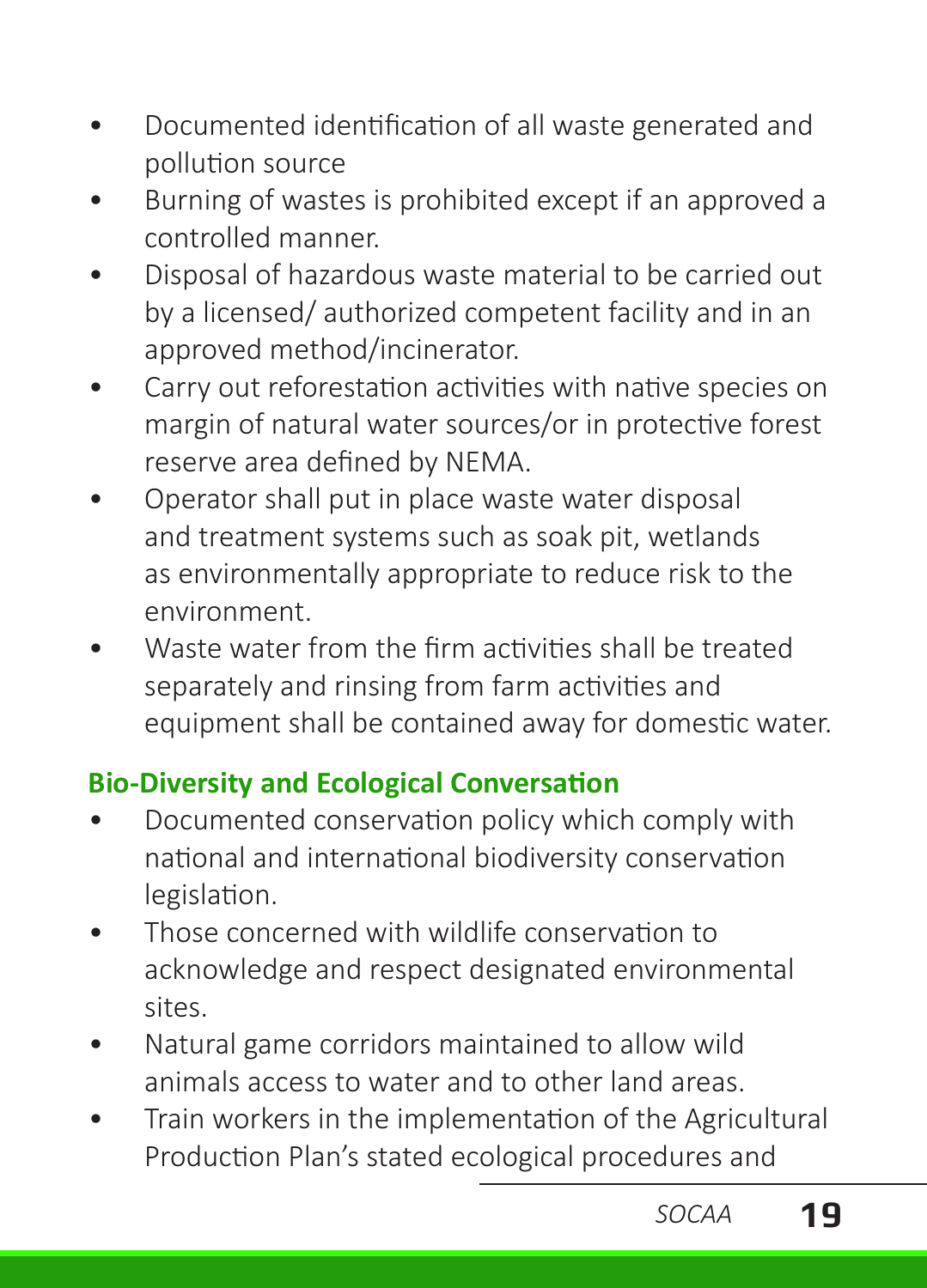practices, and keep records of such training.

#### **Soil Conversation:**

- Where applicable riparian land boundaries established and riparian rights respected.
- The use of organic manure and composted waste encouraged for maintenance of soil fertility.

### **LEGAL AND CONTRACTUAL OBLIGATIONS**

- Operator is to comply with applicable national laws and any binding regional and international treaties and agreements
- Operators to respect the Intellectual Proprietary rights related to the germplasm
- Operators shall obtain written information from prospective owners, seed companies or breeders about their guarantee policies
	- which should include plant health assurance in compliance to the Plant Protection Act, Cap 324, (IPPC) and the Seeds and Plant Varieties Act, Cap 326.
- Royalties will be within internationally acceptable ranges or as negotiated by the parties

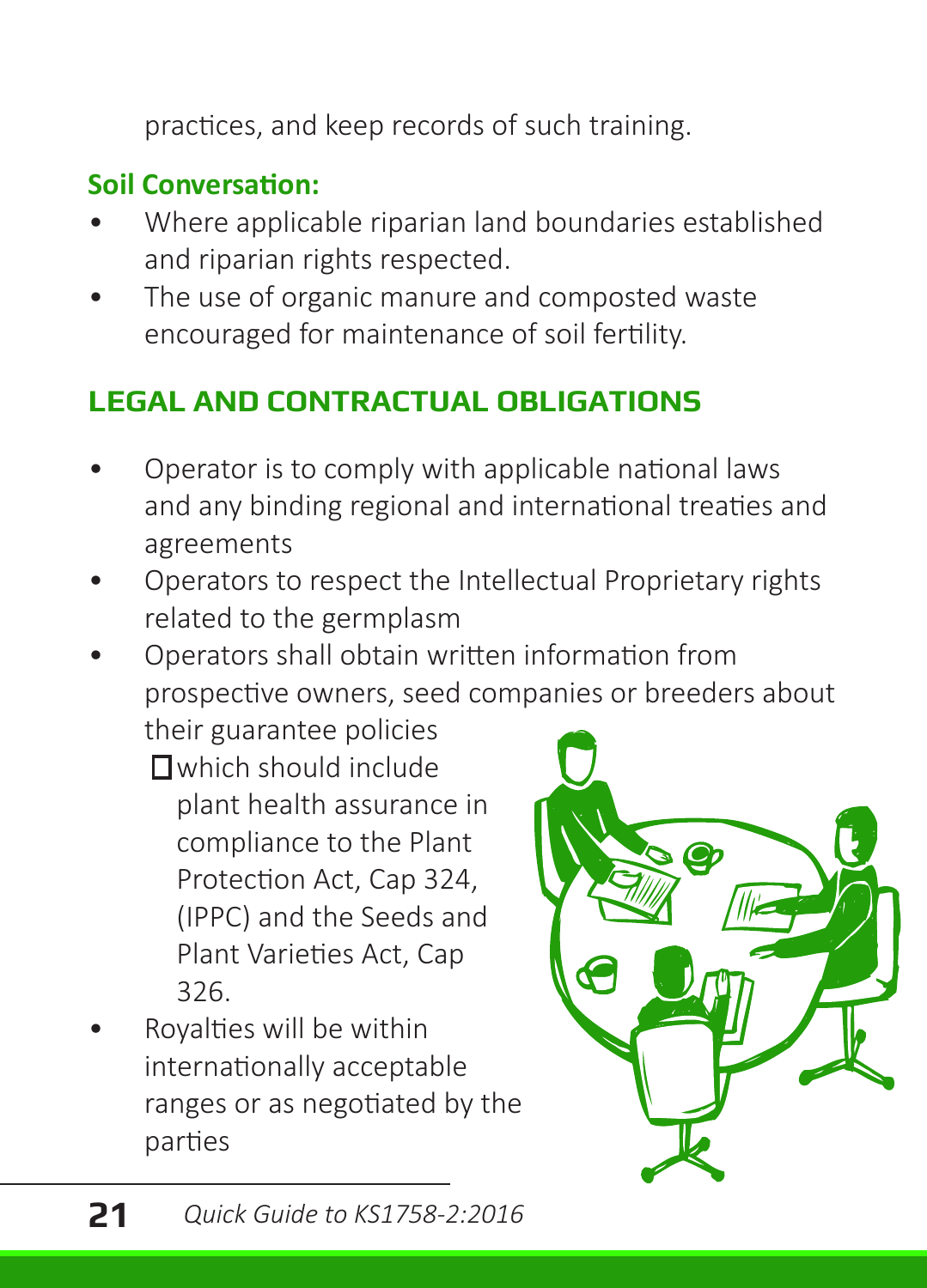- Arbitration shall be through national laid down regulations and procedures.
- Operators of nurseries shall ensure their facilities are registered by the competent authority



# **What do I need to do?**

Contact us through; www.socaakenya.or.ke/foodwatch-kenya

Free SMS subscription by texting the word FNS to 20880

Facebook- SOCAAKENYA Twitter- @Socaakenya Instagram-socaakenya